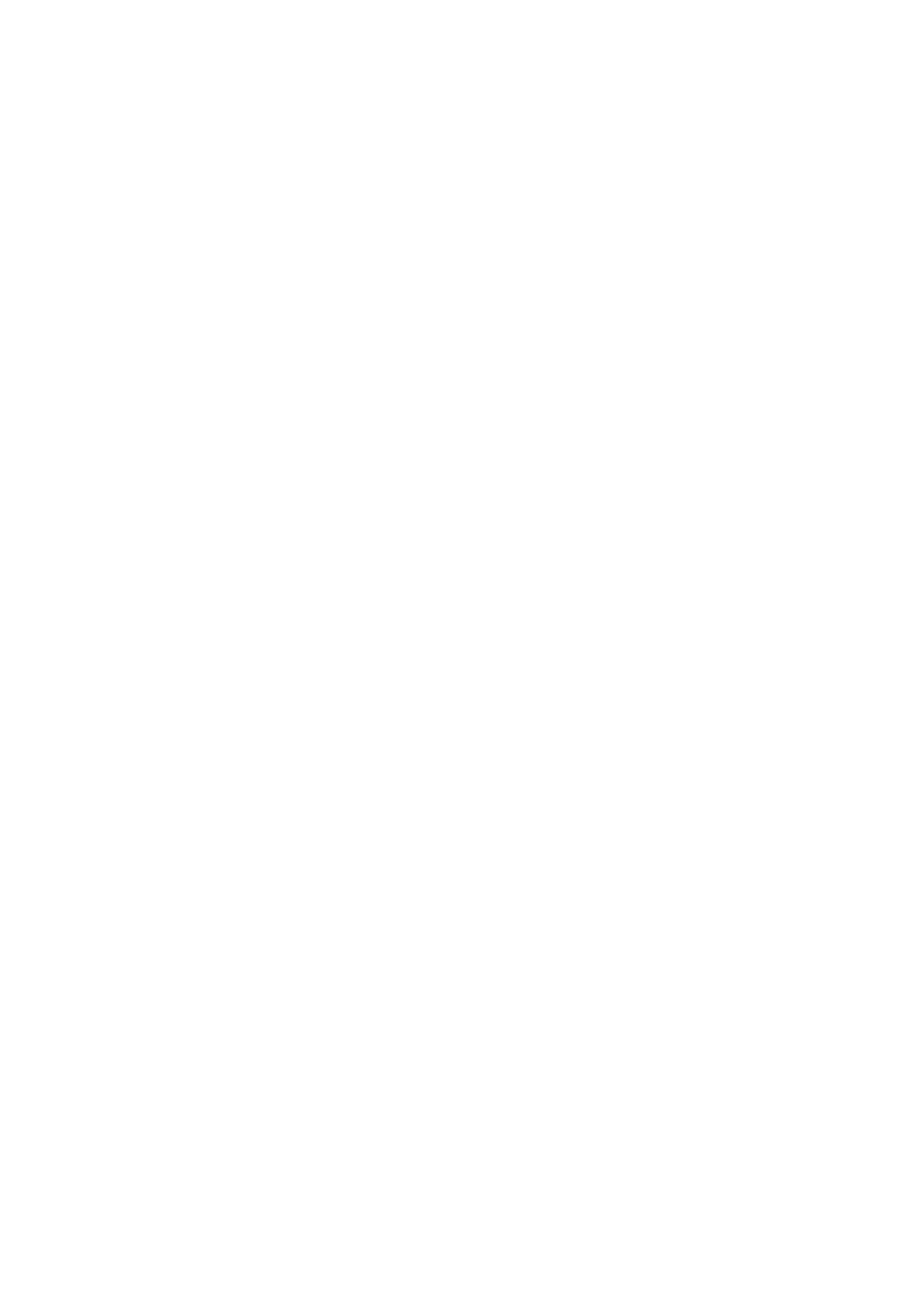| <b>English</b>  | 4  |
|-----------------|----|
| <b>Français</b> | 8  |
| <b>Español</b>  | 12 |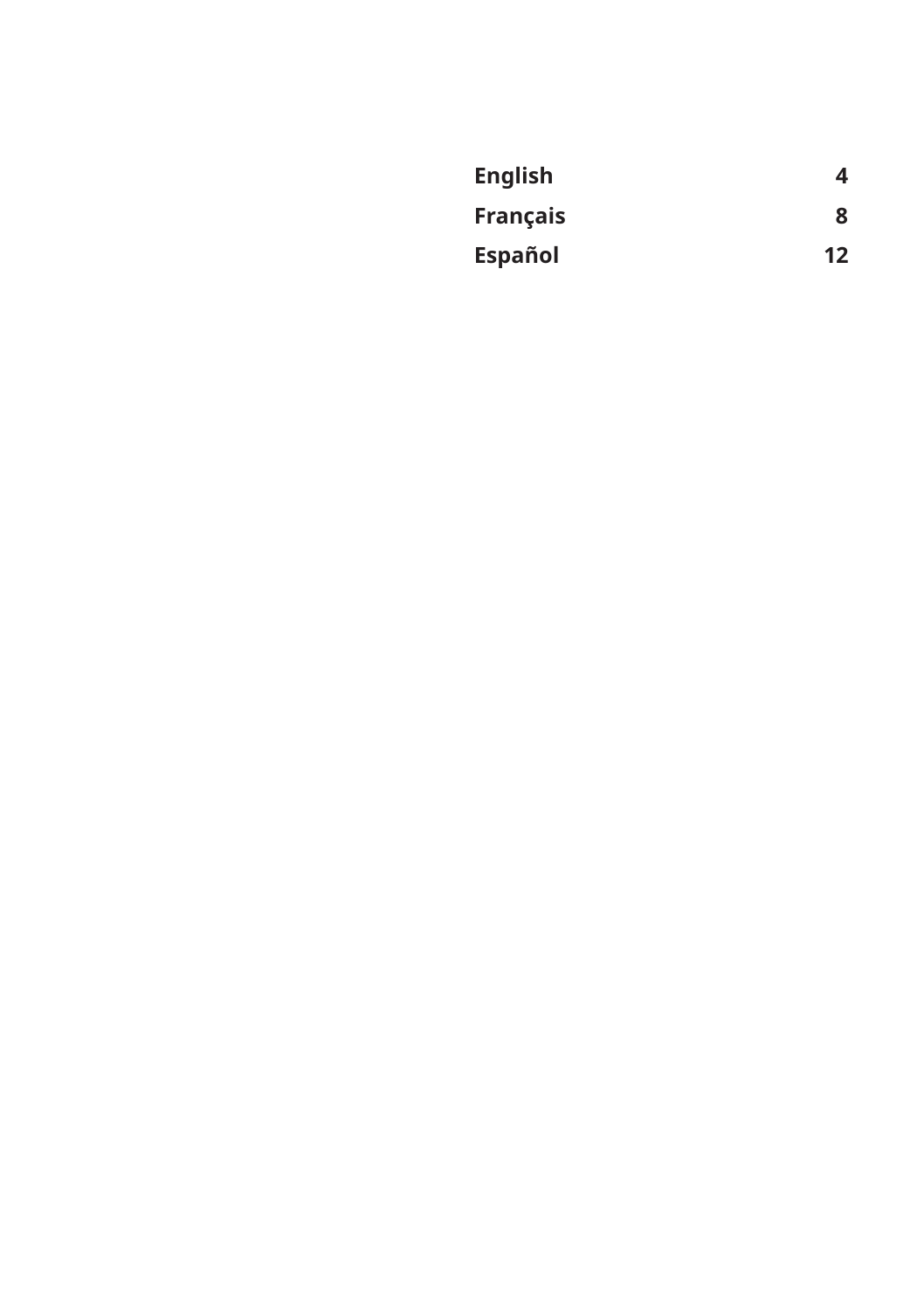<span id="page-3-0"></span>**Translated from the original instructions.**

### IMPORTANT SAFETY INSTRUCTIONS

When using an electrical furnishing, basic precautions should always be followed, including the following:

Read all instructions before using the product.

# DANGER

To reduce the risk of electric shock: Always unplug this furnishing from the electrical outlet before cleaning or servicing

### WARNING

Risk of electric shock, fire and injury. Review the assembly instruction to confirm that the appropriate critical components and accessories are being used with the furnishing.

- 1. Unplug from outlet before putting on or taking off parts.
- 2. Close supervision is necessary when this furnishing is used by, or near children, invalids, or disabled persons.

**Risk of injury** - Keep children away from extended foot support (or other similar parts).

- 3. Use this furnishing only for its intended use as described in these instructions. Do not use attachments not recommended by the manufacturer.
- 4. Never operate this furnishing if it has a damaged cord or plug, if it is not working properly, if it has been dropped or damaged, or dropped into water. Return the furnishing to a service center for examination and repair.
- 5. Keep the cord away from heated surfaces.
- 6. Do not use outdoors.
- 7. Do not operate where aerosol (spray) products are being used or where oxygen is being administered.
- 8. The table must not be overloaded maximum load is 70kg/154lbs

This appliance can be used by children aged from 8 years and above and persons with reduced physical, sensory or mental capabilities or lack of experience and knowledge if they have been given supervision or instruction concerning use of the appliance in a safe way and understand the hazards involved. Children shall not play with the appliance.

Cleaning and user maintenance shall not be made by children without supervision.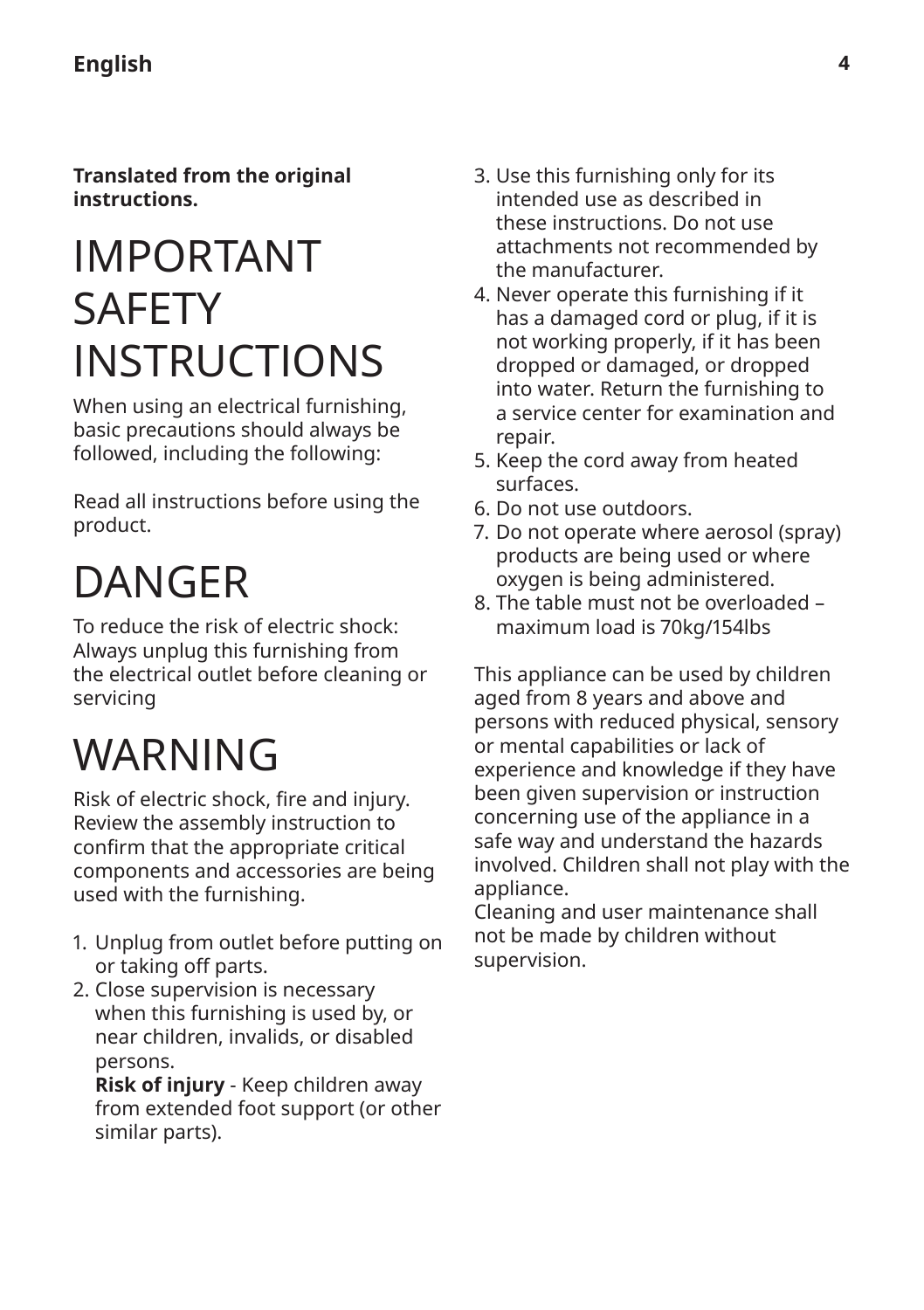#### **Advice and instructions for BEKANT sit/stand desk.**

**Sound level:** lower than 55 dB(A) **Height setting interval:** EU-version: 64-125 cm NA-version: 57,4-122,4 cm/22,6-48,2 inch **Maximum load:** 70 kg/154 lbs **Temperature interval at usage:**  +5 up to +40°C / 41 up to 104°F **Temperature interval at storage:** -10 up to +50°C / 14 up to 122°F **Humidity:** 20% up to 80% at +30°C / 86°F.

#### **Power supply unit:**

DC 25-35V, 240W 100-240VAC, 4A/2A **Manufacturer:** ROL ERGO **Model:** ASW0579-2902002W **Duty Cycle:** 1 min on / 9 min off.

This appliance shall only be used together with the included power supply unit.

Every person who is responsible for this table at installation or employment of the table in daily use or in service and repair work should carefully read these instructions. Keep these instructions close to your sit/stand table.

#### **Installation instructions**

- The table is assembled according to separate assembly instructions.
- Connect the cable from one leg to the other. Connect the hand control to one of the leg and the power-supply to the other leg. The cables to the legs, hand control and power supply should be placed in the accompanying net. Place the electrical cables so that they do not get damaged, see assembly **instruction**

• Connect the electrical cable to a wall socket. **NB!** The electrical cable must have full

mobility.

- Insert the safety key in the socket on the hand control.
- The table is now ready for use. The motors stop automatically when the table reaches its lowest and highest position respectively.

#### **Usage of the table**

- The table shall only be used as a working table with the possibility to continuously adjust working height between sitting and standing position. The table shall only be used indoors and in dry premises (office environment or similar).
- The table must not be overloaded maximum load is 70 kg/154 lbs. The motors may be run continuously for maximum 1 minutes. Afterward, the motors must stand by for approx. 9 minutes before they can be used again.

#### **Follow these instructions when adjusting table height:**

- 1. Insert the safety key in the socket on the hand control.
- 2. Make sure no objects are in the way of the table adjusting height freely.
- 3. In order to run the table up/ down, press the manoeuvre button with an arrow pointing up and down respectively.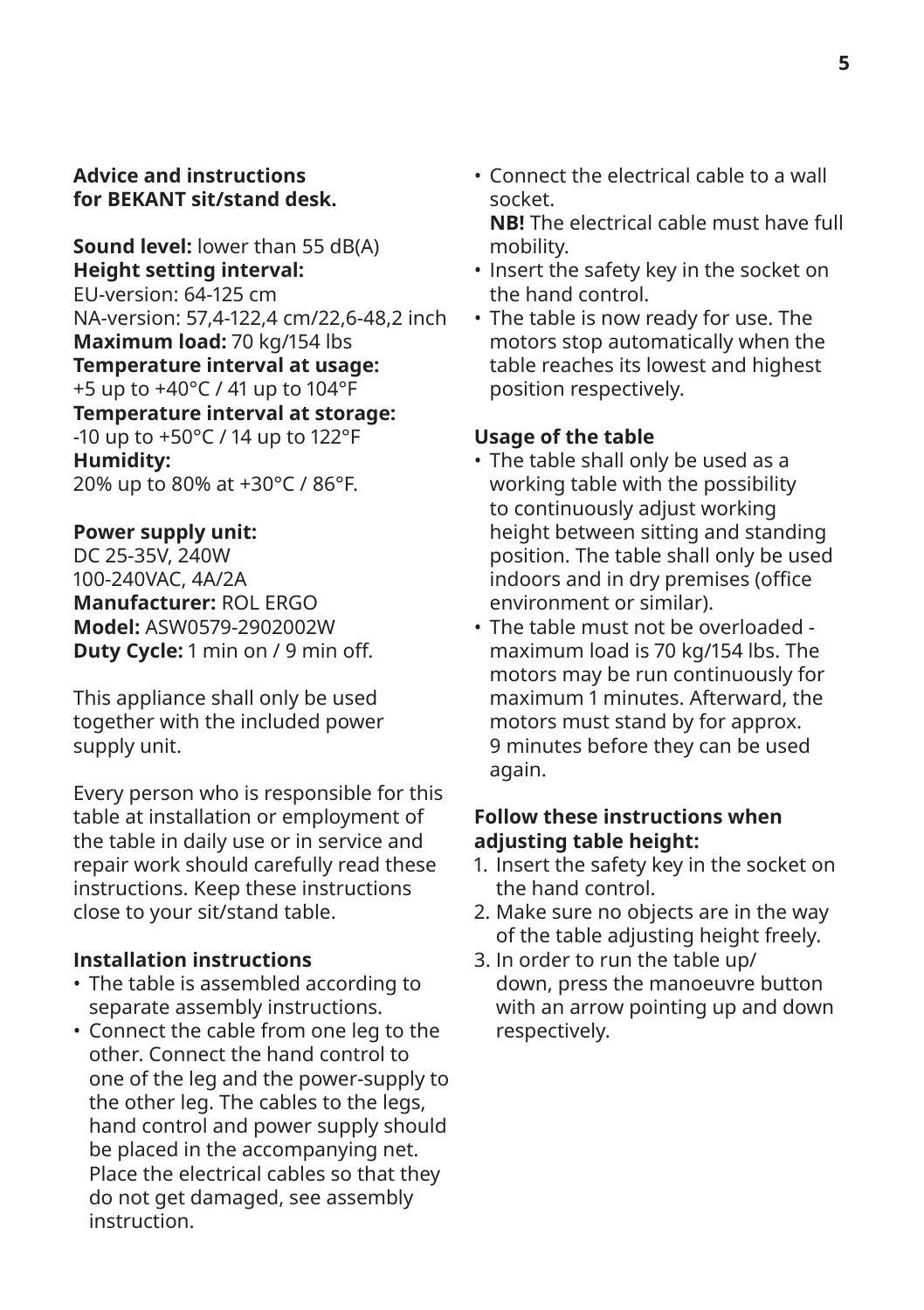#### **Safety regulations**

- When the table is run up/down, keep the necessary safety distance to avoid the risk to get squeezed between the moving table top and fixed objects in the surrounding area.
- When the table is run up/down the user shall keep watch so that nobody is injured or no object is damaged. The table top must not bump into a fixed object so that the table is overturned. Always remove any office chair before the table is run up/down.
- When the table is left unattended, the safety key must be removed from the hand control and placed out of reach of children.
- The table tripod must not be altered or reconstructed in any way. In service and repair work of the table, the electrical cable must always be disconnected from the wall socket.
- Alterations to the control box are absolutely forbidden!
- The table must not be used as a hoisting device for persons.

#### **Maintenance and repair instructions**

- After approx. 1 week of use, check that the screws are properly tightened.
- If the table cannot be lowered or raised, check the connections between the legs and the wall socket and be sure the safety key is inserted in the hand control.
- If any part of the electrical system is replaced, the electrical cable must first be disconnected from the wall socket. Replace the electrical part and then connect the electrical cable to the wall socket. The table is now ready for use.

If the table still does not work, please contact your nearest IKEA store or customer service.

#### **Manufacturer: IKEA of Sweden AB**

#### **Address: Box 702, SE-343 81 ÄLMHULT**

#### **SAVE THESE INSTRUCTIONS**

#### **Double insulation**

SERVICING OF DOUBLE-INSULATED PRODUCT.

In a double-insulated product, two systems of insulation are provided instead of grounding. No grounding means is provided on a double-insulated product , nor is a means for grounding to be added to the product.

Servicing a double-insulated product requires extreme care and knowledge of the system, and to be done only by qualified service personnel. Replacement parts for a double-insulated product must be identical to the parts they replace. A doubleinsulated product is marked with the words, "DOUBLE-INSULATION" or " DOUBLE INSULATED".

The symbol (square within a square) is also able to be marked on the product.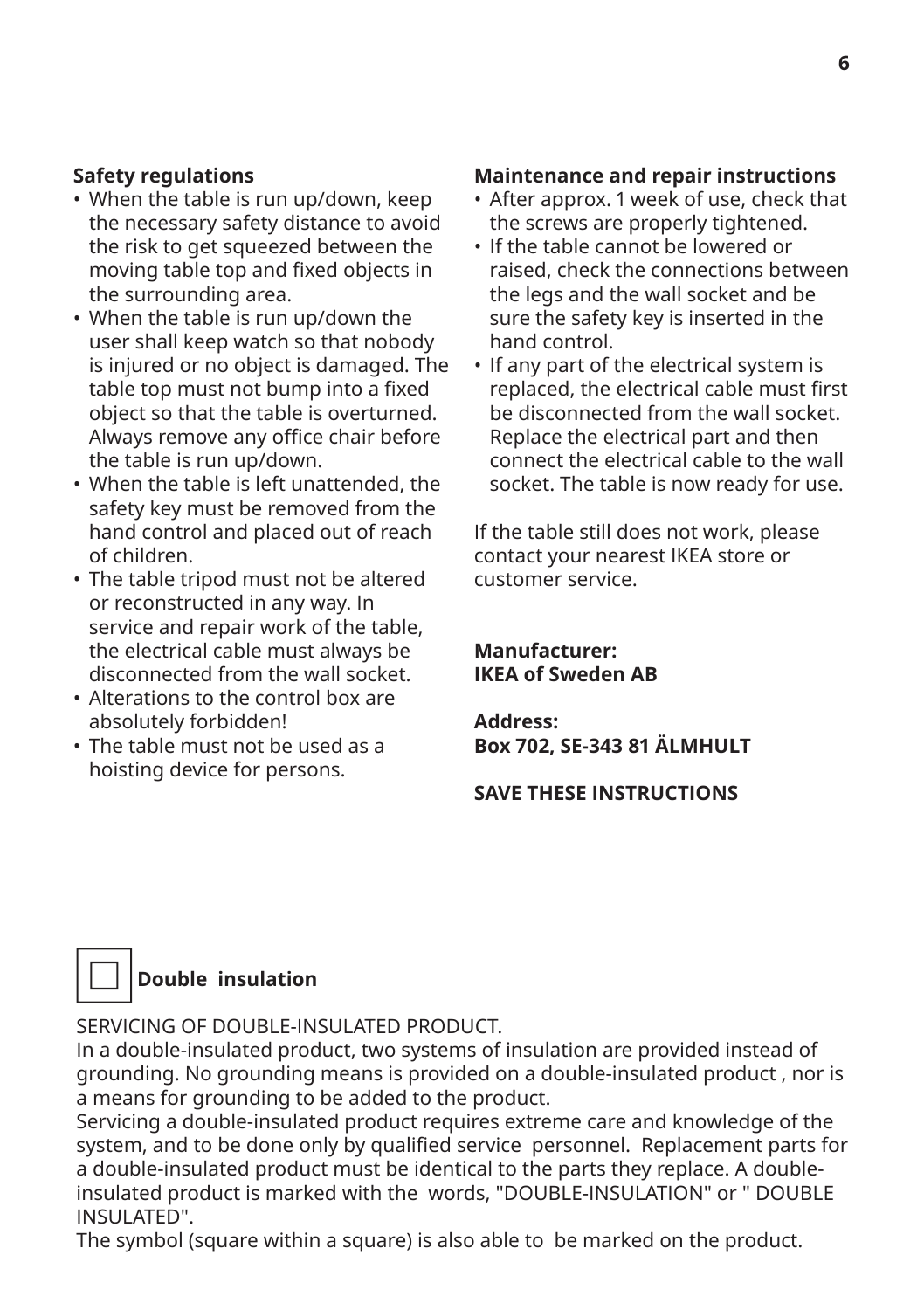This device complies with Part 15 of the FCC Rules.

This device contains licence-exempt transmitter(s)/receiver(s) that comply with Innovation Science and Economic Development Canada's licence-exempt RSS standard(s).

Operation is subject to the following two conditions:

- (1) this device may not cause harmful interference, and
- (2) this device must accept any interference received, including interference that may cause undesired operation of the device.

### WARNING:

Any changes or modifications to this unit not expressly approved by the party responsible for compliance could void the user's authority to operate the equipment.

#### **NOTE:**

This equipment has been tested and found to comply with the limits for a Class B digital device, pursuant to part 15 of the FCC Rules. These limits are designed to provide reasonable protection against harmful interference in a residential installation.

This equipment generates, uses and can radiate radio frequency energy and, if not installed and used in accordance with the instructions, may cause harmful interference to radio communications. However, there is no guarantee that interference will not occur in a particular installation. If this equipment does cause harmful

interference to radio or television reception, which can be determined by turning the quipment off and on, the user is encouraged to try to correct the interference by one or more of the following measures:

- Reorient or relocate the receiving antenna.
- Increase the separation between the equipment and receiver.
- Connect the equipment into an outlet on a circuit different from that to which the receiver is connected.
- Consult the dealer or an experienced radio/TV technician for help.

The crossed-out wheeled bin symbol indicates that the item should be disposed of separately from household waste. The item should be handed in for recycling in accordance with local environmental regulations for waste disposal. By separating a marked item from household waste, you will help reduce the volume of waste sent to incinerators or land-fill and minimize any potential negative impact on human health and the environment. For more information, please contact your IKEA store.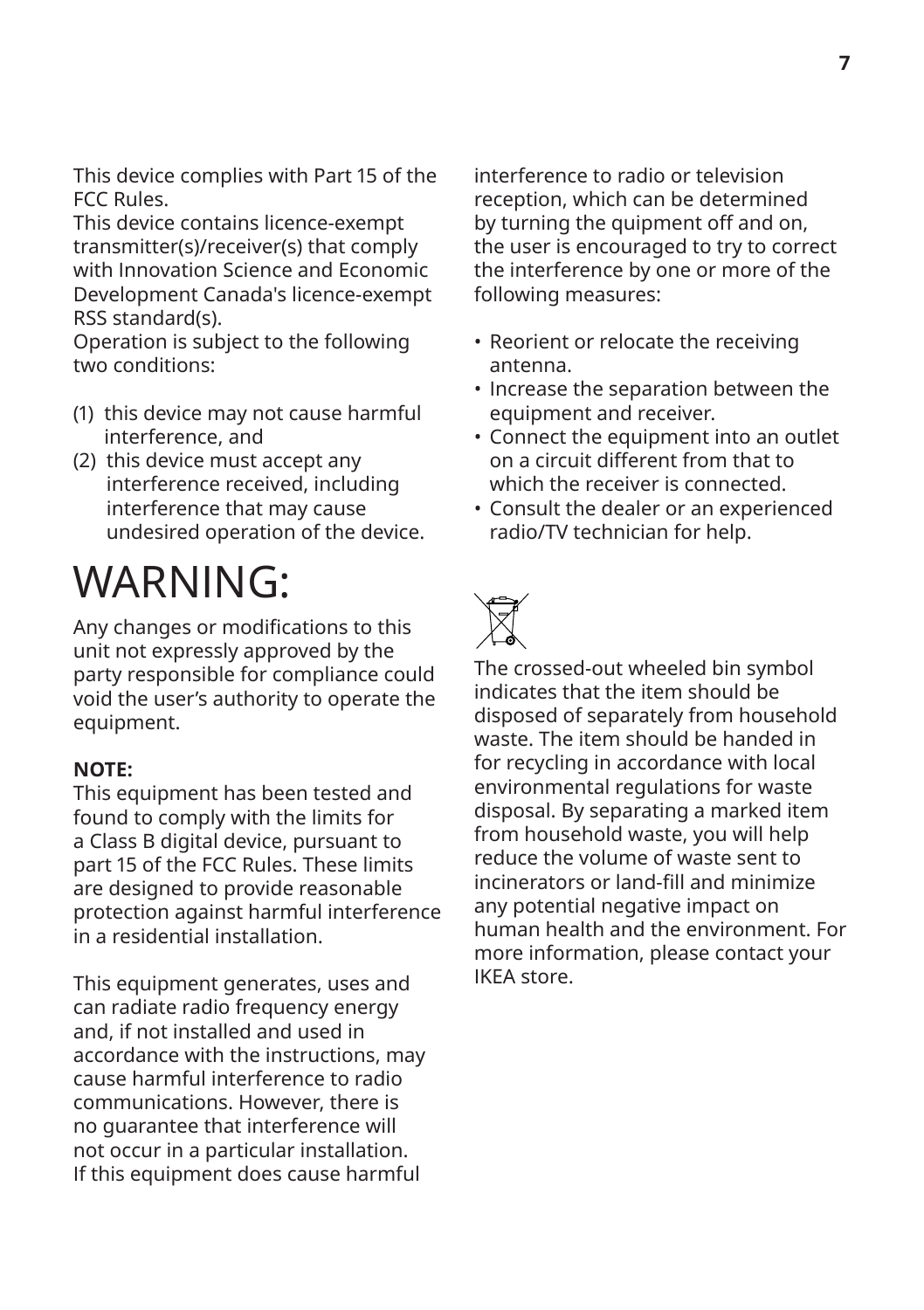<span id="page-7-0"></span> **Traduit à partir des instructions originales.**

### **CONSIGNES** DE SECURITÉ IMPORTANTES

L'utilisation de mobilier équipé d'un dispositif électrique nécessite le respect systématique de précautions de base, dont celles figurant ci-dessous :

Lire toutes les consignes avant d'utiliser le produit.

### DANGER

Pour réduire le risque de choc électrique, toujours retirer la fiche de la prise de courant avant de procéder au nettoyage ou à la réparation du produit.

### **ATTENTION**

Risque de choc électrique, d'incendie et de blessure. Prenez connaissance des instructions de montage pour vérifier que les composants adaptés nécessaires sont utilisés.

- 1. Débrancher le dispositif électrique de l'alimentation générale avant de fixer ou retirer des pièces.
- 2. Une surveillance étroite est nécessaire si le meuble est utilisé par un enfant, une personne infirme ou handicapée, ou à proximité de ces personnes.

**Risque de blessure :** tenir les enfants hors de portée

- 3. Utiliser ce meuble uniquement pour la fonction qui est la sienne en se conformant aux instructions. Ne pas utiliser de pièces non recommandées par le fabricant.
- 4. Ne jamais utiliser ce meuble si un câble ou une prise de courant sont endommagés, s'il ne fonctionne pas correctement, s'il a subi un choc ou est endommagé, ou s'il a été en contact avec de l'eau. Rapporter le meuble à un atelier pour examen et réparation.
- 5. Maintenir le câble à distance de toute source de chaleur.
- 6. Ne pas utiliser à l'extérieur.
- 7. Ne pas faire fonctionner le dispositif électrique en cas de diffusion de produits sous forme d'aérosol (vaporisateur) ou en cas d'administration d'oxygène.
- 8. Le plateau ne doit pas être surchargé. Charge maximum : 70kg / 154lbs

Cet appareil peut être utilisé par des enfants à partir de 8 ans et par des personnes aux capacités physiques, sensorielles ou mentales réduits, ou par des personnes dépourvues d'expérience ou de connaissances, si ces personnes ont bénéficié d'une surveillance ou d'instructions sur l'utilisation en toute sécurité de l'appareil et qu'elles comprennent les dangers liés à son utilisation. Les enfants ne doivent pas jouer avec l'appareil.

Le nettoyage et l'entretien ne peuvent être effectués par des enfants sans surveillance.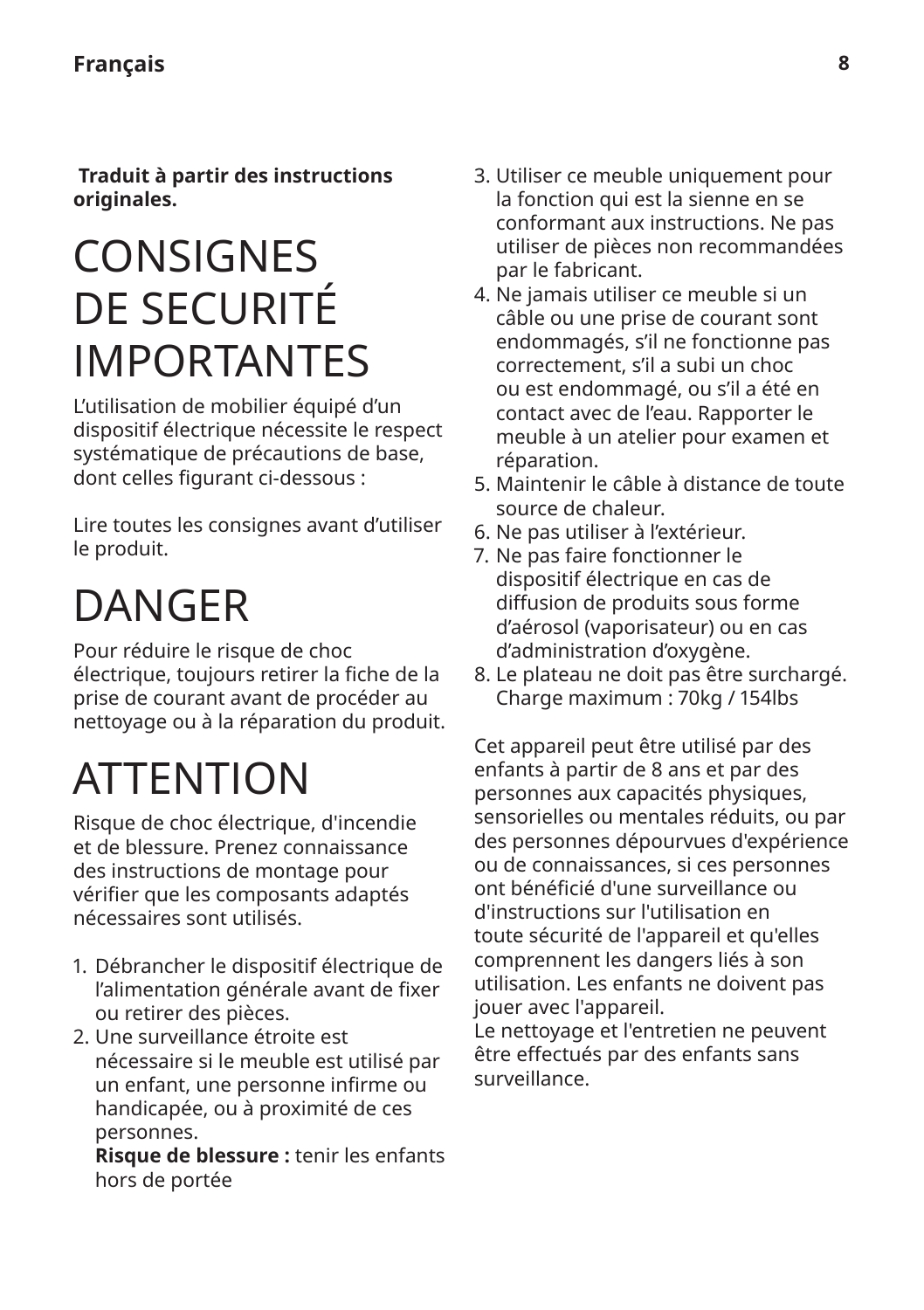#### **Conseils et instructions pour bureau BEKANT**

**Niveau sonore :** inférieur à 55 dB(A) **Intervalle de réglage de la hauteur :** Version UE : 64-125 cm Version NA : 57,4-122,4 / 22,6-48,2 inch **Charge maxi :** 70 kg/154 lbs **Intervalle de température pendant l'utilisation :** +5 à +40°C / 41 à 104°F. **Intervalle de température pendant le stockage :** -10 à +50°C / 14 à 122°F. **Humidité :** de 20% à 80% à la température de 30°C / 86°F.

#### **Bloc d'alimentation :**

Courant 25-35V, 240W 100-240VAC, 4A/2A **Fabricant :** ROL ERGO **Modèle :** ASW0579-2902002W **Rapport cyclique :** 1 min en fonctionnement / 9 min à l'arrêt.

Cet équipement doit être utilisé uniquement avec l'unité d'alimentation électrique fournie avec le produit.

Toute personne qui installe, utilise régulièrement ce bureau ou est responsable de son entretien ou de sa réparation doit lire attentivement ces instructions. Conserver ces instructions à proximité du bureau.

#### **Instructions d'installation**

- La table est à monter en suivant les instructions d'assemblage fournies séparément.
- Connectez le câble d'un pied à l'autre. Connectez la commande manuelle à l'un des pieds et l'alimentation électrique à l'autre pied. Les câbles connectés aux pieds, à la commande manuelle et à l'alimentation électrique doivent être rassemblés dans le filet fourni. Placez les câbles électriques de

façon à ce qu'ils ne soient pas abîmés ; reportez-vous aux instructions d'assemblage.

• Connectez les câbles électriques à une prise murale.

**NB :** le câble électrique doit avoir une entière liberté de mouvement.

- Insérez la clé de sécurité dans la prise de la commande manuelle.
- La table est maintenant prête à l'emploi. Les moteurs s'arrêtent automatiquement lorsque la table atteint respectivement sa position la plus basse et la plus haute.

#### **Utilisation de la table**

- La table doit être utilisée uniquement comme bureau avec la possibilité de régler la hauteur, pour permettre de travailler assis ou debout. La table doit être utilisée uniquement à l'intérieur et dans des locaux secs (bureaux ou environnements similaires).
- Ne pas surcharger la table : la charge maximale est de 70 kg. Les moteurs peuvent être mis en marche en continu pendant 1 minute maximum, après quoi ils doivent rester à l'arrêt pendant environ 9 minutes avant de pouvoir être réutilisés.

#### **Pour régler la hauteur de la table, suivre les instructions suivantes :**

- 1. Insérez la clé de sécurité dans la prise de la commande manuelle.
- 2. Assurez-vous que rien ne vienne obstruer le mouvement de la table.
- 3. Pour faire monter ou descendre la table, pressez le bouton de manœuvre avec la flèche pointant vers le haut ou vers le bas.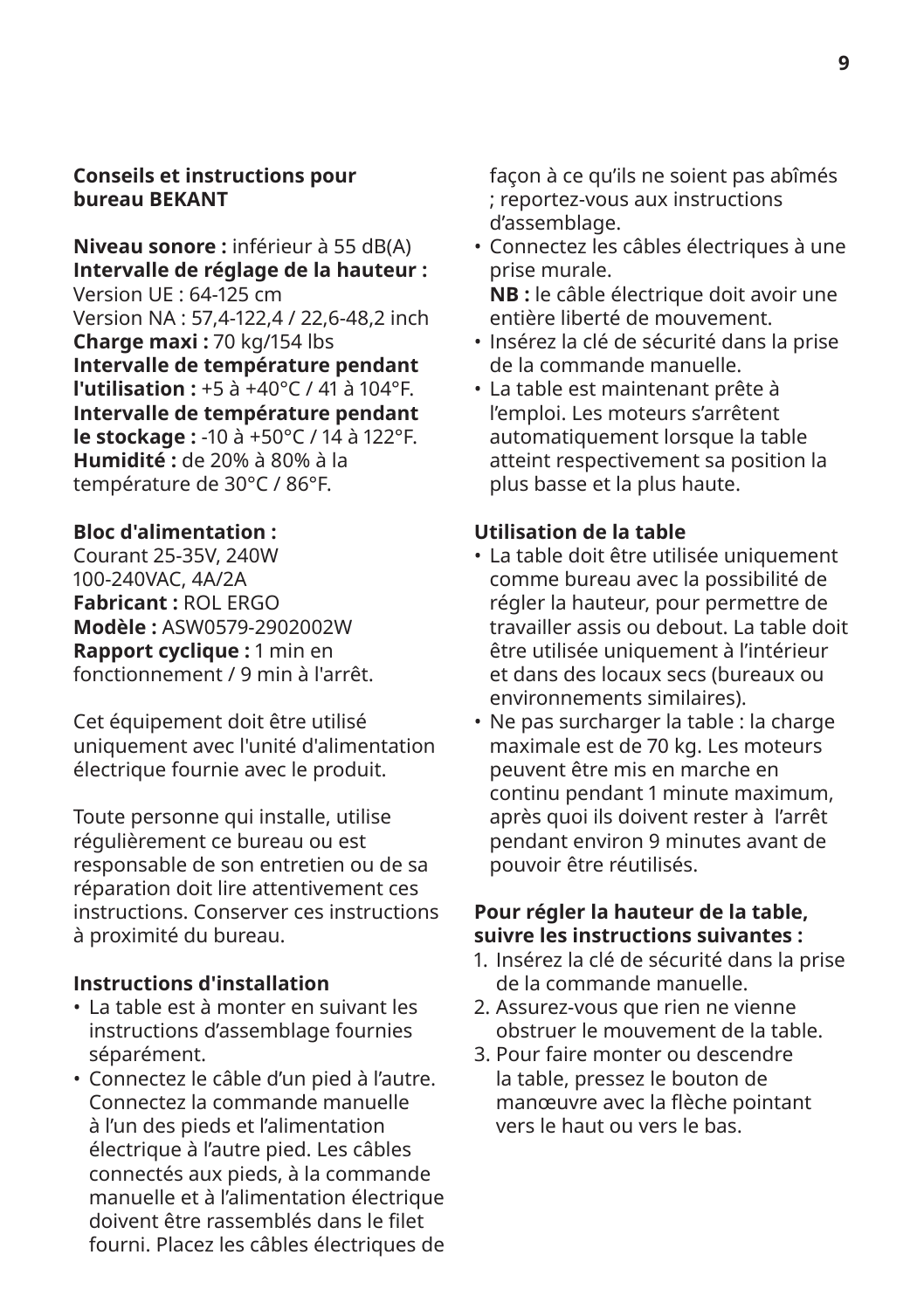#### **Mesures de sécurité**

- Lorsque la table est élevée ou abaissée, veillez à toujours conserver une distance de sécurité suffisante pour éviter de vous retrouver coincé entre le plateau de table en mouvement et des objets fixes alentour.
- Lorsque vous baissez ou montez la table, veillez à ce que personne ne se fasse mal ou qu'aucun objet ne soit endommagé. Le plateau de table ne doit pas venir heurter un objet fixe au risque de voir la table se renverser. Toujours retirer les chaises de bureau avant de faire baisser ou monter la table.
- Lorsque la table est laissée sans surveillance, la clé de sécurité doit être retirée de la commande manuelle et placée hors de portée des enfants.
- Le trépied de la table ne doit en aucune façon être modifié ou altéré. Avant d'effectuer des travaux d'entretien ou de réparation de la table, il faut toujours débrancher le câble électrique de la prise murale.
- Il est catégoriquement interdit de modifier la boîte de commandes !
- La table ne doit pas être utilisée pour soulever les personnes.

#### **Instructions d'entretien et de réparation**

- Après environ 1 semaine d'utilisation, vérifiez que les vis sont correctement serrées.
- Si vous n'arrivez pas à faire monter ou descendre la table, vérifiez les branchements entre les pieds et la prise murale et assurez-vous que la clé de sécurité est bien insérée dans la commande manuelle.
- Si un élément du système électrique est remplacé, le câble électrique doit d'abord être débranché de la prise murale. Remplacez la pièce électrique puis branchez le câble électrique à la prise murale. La table est maintenant prête à l'emploi.

Si la table ne fonctionne toujours pas, veuillez vous adresser à votre magasin ou service clientèle IKEA le plus proche.

**Fabricant : IKEA of Sweden AB**

**Adresse : Box 702, 343 81 ÄLMHULT**

**CONSERVEZ CES INSTRUCTIONS.**



#### **Double isolation**

ENTRETIEN D'UN PRODUIT A DOUBLE ISOLATION.

Dans un produit à double isolation, la mise à la terre est remplacée par la double isolation. Aucun système de mise à la terre n'est fourni pour un produit à double isolation. Aucun système de mise à la terre ne doit être ajouté au produit. L'entretien d'un produit à double isolation nécessite des précautions extrêmes, ainsi qu'une connaissance du système. Il doit être effectué uniquement par un professionnel qualifié. Les pièces de rechange pour un produit à double isolation doivent être identiques aux pièces d'origine. Un produit à double isolation porte l'inscription "DOUBLE ISOLATION" ou "DOUBLE ISOLEMENT".

Le symbole (un carré à l'intérieur d'un carré) permet également de reconnaître ce type de produit.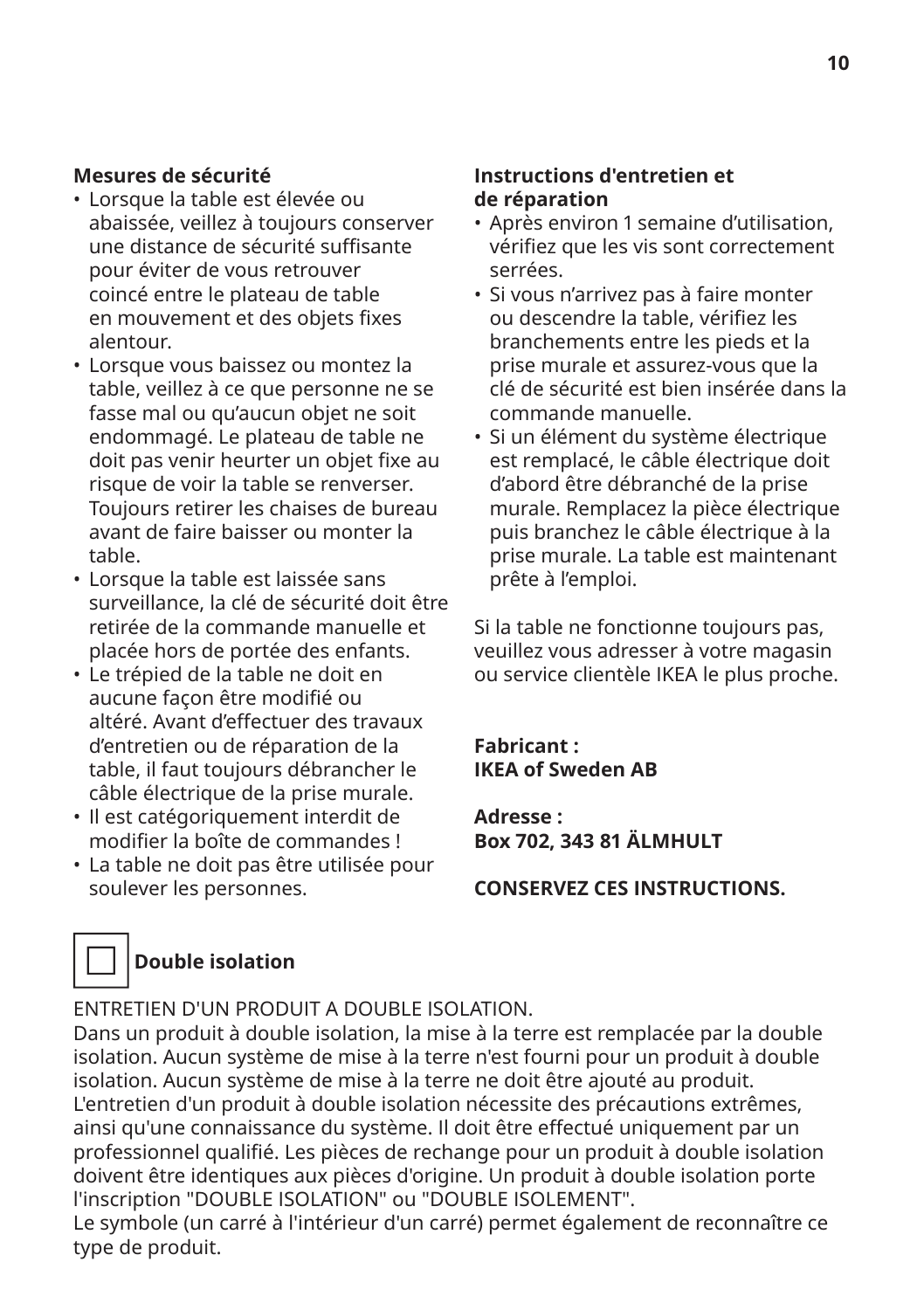Ce dispositif est conforme à la section 15 des règlements de la FCC. Ce dispositif contient un ou plusieurs émetteurs/récepteurs sans licence qui sont conformes à la ou aux normes RSS sans licence d'Innovation, Sciences et Développement économique Canada. Le fonctionnement est soumis aux deux conditions suivantes :

- (1) cet appareil ne doit pas provoquer d'interférences nuisibles, et
- (2) cet appareil doit accepter toute autre interférence reçue, y compris les interférences pouvant entraîner un fonctionnement non désiré.

### ATTENTION :

Tout changement ou modification apportés à cet appareil sans approbation expresse de la partie responsable de la conformité peut rendre nulle la capacité de l'utilisateur à utiliser cet appareil.

#### **REMARQUE :**

Cet appareil a été testé et il est conforme aux exigences relatives aux appareils électroniques de classe B, selon la section 15 des règles de la FCC (Commission fédérale des communications). Ces exigences sont prévues pour fournir une protection raisonnable contre les interférences nuisibles dans le cas d'une installation domestique.

Cet appareil génère, utilise et peut émettre de l'énergie sous forme de fréquences radio. Si l'appareil n'est pas installé ou utilisé conformément

aux instructions, il peut provoquer des interférences perturbant les communications radio. Il est cependant impossible de garantir l'absence totale d'interférences d'une installation donnée. Si cet appareil produit des interférences nuisibles à la réception radio/télévision, ce qui peut-être déterminé en mettant successivement l'appareil sous tension et hors tension, nous conseillons à l'utilisateur d'essayer de remédier à ce problème en suivant l'une des procédures suivantes :

- Réorienter ou déplacer l'antenne de réception.
- Augmenter la distance entre l'appareil et le récepteur.
- Brancher l'appareil à une prise placée sur un circuit différent de celui auquel le récepteur est raccordé.
- Contacter votre revendeur ou tout technicien radio/TV qualifié pour obtenir de l'aide.



Le pictogramme de la poubelle barrée indique que le produit doit faire l'objet d'un tri. Il doit être recyclé conformément à la réglementation environnementale locale en matière de déchets. En triant les produits portant ce pictogramme, vous contribuez à réduire le volume des déchets incinérés ou enfouis, et à diminuer tout impact négatif sur la santé humaine et l'environnement. Pour plus d'information, merci de contacter votre magasin IKEA.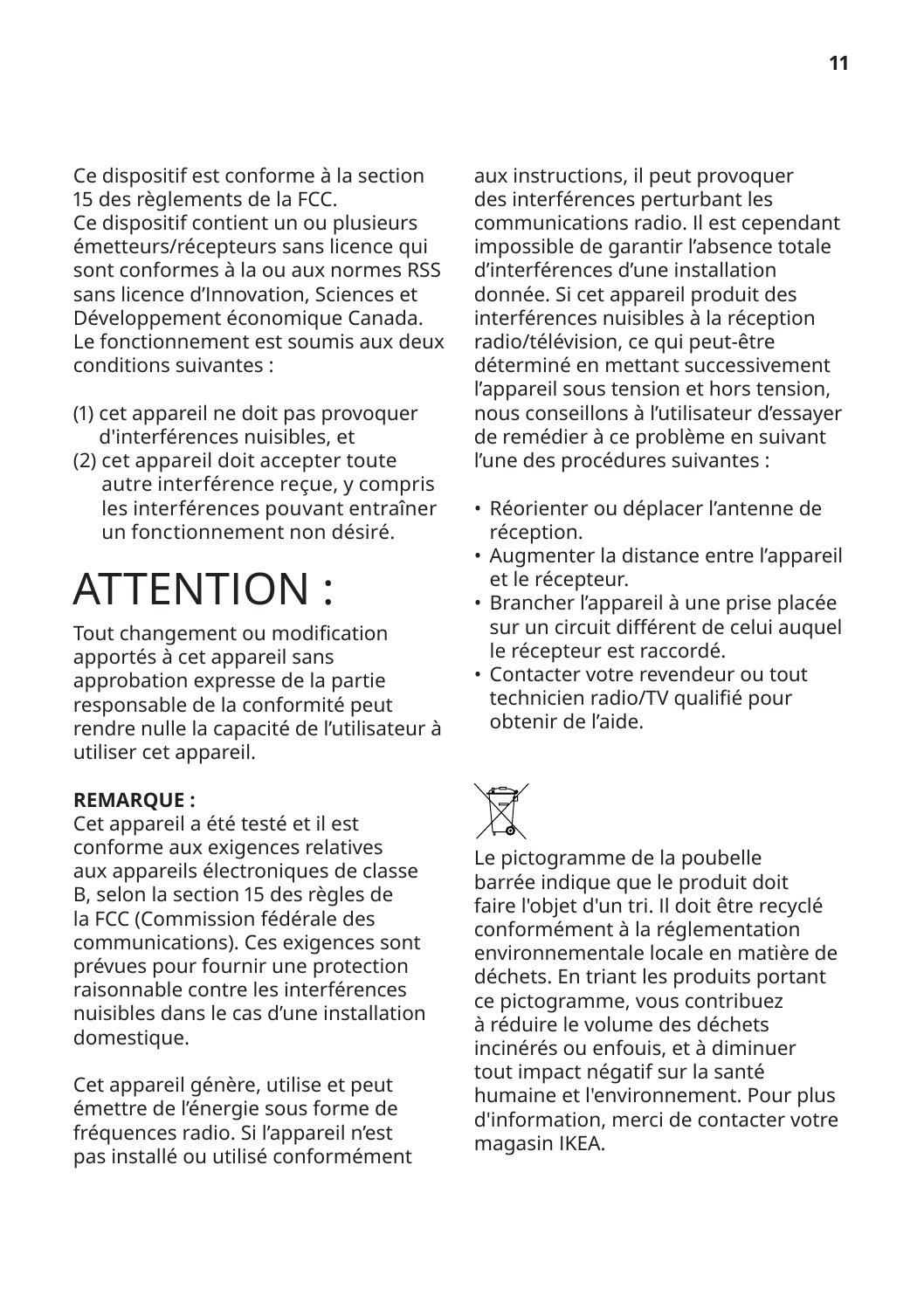<span id="page-11-0"></span>**Traducido de las instrucciones originales**

### INSTRUCCIONES DE SEGURIDAD IMPORTANTES

Cuando utilices un aparato eléctrico hay que tomar precauciones básicas que incluyan lo siguiente:

Leer todas las instrucciones antes de utilizar el producto.

## PELIGRO

Para reducir el riesgo de descarga eléctrica, desenchufa siempre este producto de la toma de corriente antes de proceder a limpiarlo o repararlo.

# ATENCIÓN

Riesgo de descarga eléctrica, incendio y lesiones. Consulta las instrucciones de montaje para comprobar que se están utilizando los componentes y accesorios adecuados.

- 1. Desenchufa siempre el aparato de la toma de corriente, antes de poner o quitar partes.
- 2. Hay que prestar especial atención cuando utilicen este aparato o estén cerca niños, personas inválidas o discapacitadas. Riesgo de daños: mantén fuera del alcance de los niños.
- 3. Utiliza siempre el aparato para la función que ha sido diseñado, según se describe en estas instrucciones. No utilices accesorios no recomendados por el fabricante.
- 4. Nunca utilices el aparato con un cable o enchufe dañados, si no funciona correctamente, si se ha caído o ha sido dañado o se ha sumergido en agua. Lleva el aparato a un taller de servicios para analizarlo y repararlo.
- 5. Mantén el cable alejado de superficies calientes.
- 6. No lo utilices en el exterior.
- 7. No lo pongas en marcha cuando se estén utilizando aerosoles (productos en espray) o se administre oxígeno.
- 8. La mesa no se debe cargar en exceso: peso máx. 70 kg/154 lbs.

Este aparato puede ser utilizado por niños a partir de 8 años y por personas con capacidades físicas, sensoriales o mentales reducidas, o por personas sin experiencia o conocimientos, si estas personas reciben supervisión o instrucciones sobre la utilización segura del aparato y comprenden los peligros ligados a su uso. Los niños no deben jugar con este aparato. La limpieza y el mantenimiento no

podrán ser realizados por los niños sin supervisión.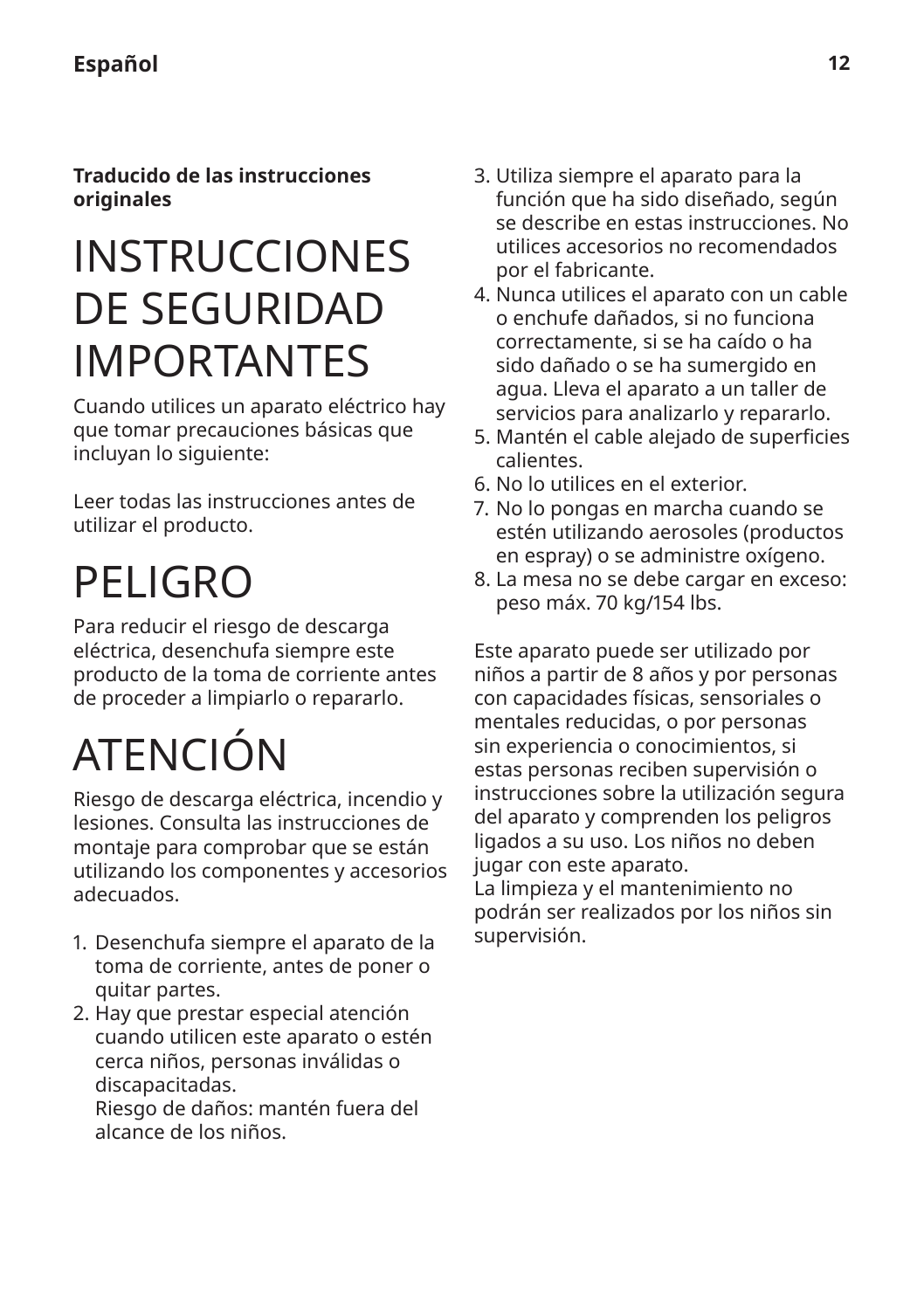#### **Instrucciones para el escritorio regulable BEKANT**

**Nivel acústico:** inferior a 55 dB (A). **Intervalo de regulación de altura:**

Versión UE: 64-125 cm. Versión NA: 57,4-122,4 cm / 22,6-48,2 inch. Peso máximo: 70 kg/154 lbs. **Intervalo de temperatura en el ambiente de uso:** de +5 a +40ºC / 41 a 104ºF..

**Intervalo de temperatura en el ambiente de almacenaje:**  de -10 a +50ºC / 14 a 122ºF. **Humedad:** de 20% a 80% a +30ºC / 86ºF.

#### **Unidad de alimentación eléctrica:**

CC 25-35 V, 240 W 100-240 VAC, 4 A/2 A **Fabricante:** ROL ERGO **Modelo:** ASW0579-2902002W **Ciclo de funcionamiento:**

1 min encendido/ 9 min apagado.

Este equipamiento solo se debe utilizar con la unidad de alimentación eléctrica que se incluye con el producto.

Cualquiera que utilice, instale o sea responsable del mantenimiento o reparación de este mueble debe leer atentamente estas instrucciones, que se deben guardar cerca de este escritorio regulable en altura.

#### **Instrucciones de montaje**

- La mesa se monta siguiendo las instrucciones de montaje que van aparte.
- Une el cable de una pata a otra. Conecta el control manual en una pata y la alimentación eléctrica en otra. Los cables de las patas, el control manual

y la alimentación eléctrica se deben colocar en la red que se suministra. Sitúa los cables eléctricos de forma que no se dañen. Ver instrucciones de montaje.

- Conecta el cable eléctrico a una toma de pared. Nota: el cable debe poder moverse libremente.
- Inserta la llave de seguridad en la toma del control manual.
- La mesa está lista para utilizar. El motor se detiene automáticamente cuando la mesa alcanza la posición más alta y más baja respectivamente.

#### **Uso de la mesa**

- Solo se debe utilizar la mesa como superficie de trabajo con la posibilidad de regular la altura para trabajar de pie o sentado. La mesa solo debe usarse en el interior, en locales cerrados (oficinas o ambientes similares).
- No sobrecargar la mesa: el peso máximo es de 70 kg/154 lbs. Los motores pueden mantenerse funcionando un máximo de 1 minuto seguido. Se deben detener unos 9 minutos antes de ser utilizados de nuevo.

#### **Para regular la altura de la mesa sigue estas instrucciones:**

- 1. Inserta la llave de seguridad en la toma del mando manual.
- 2. Comprueba que no haya objetos que impidan el movimiento de la mesa.
- 3. Para mover la mesa arriba/abajo presiona el botón de maniobra con la flecha hacia arriba o hacia abajo.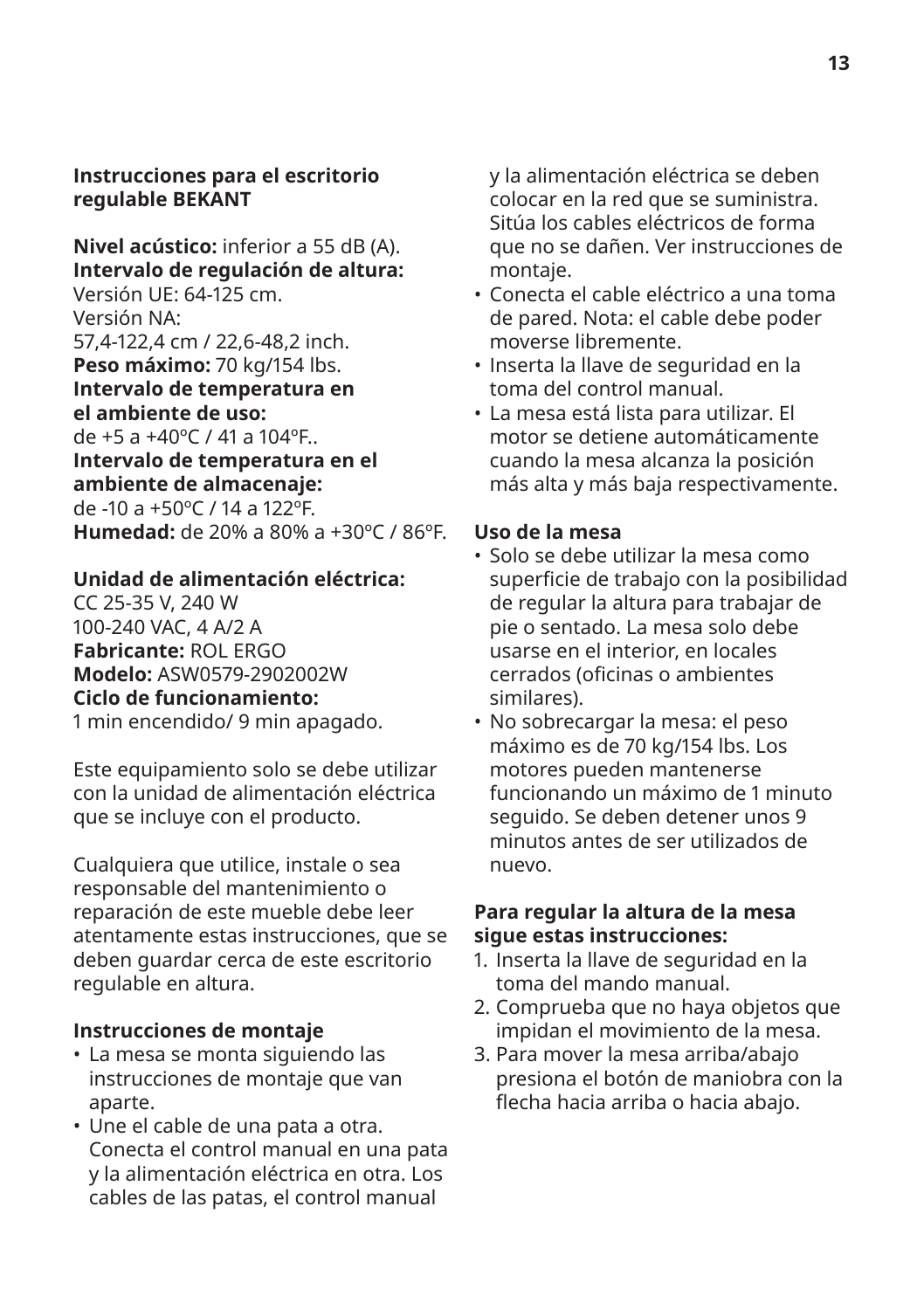#### **Normas de seguridad**

- Cuando se sube/baja la mesa mantén cierta distancia de seguridad para evitar quedar atrapado entre el tablero y los elementos fijos cercanos.
- Cuando subas/bajes la mesa comprueba que no se dañe ninguna persona u objeto. El tablero no debe golpear ningún elemento fijo, porque podría volcarse. Aleja siempre la silla de oficina antes de subir/bajar la mesa.
- Cuando dejes la mesa sin vigilancia, quita la llave de seguridad del mando manual y guárdala fuera del alcance de los niños.
- No se debe alterar o reconstruir la base de la mesa de ninguna manera. Antes de efectuar tareas de mantenimiento o reparación, hay que desconectar siempre el cable eléctrico de la toma de pared.
- Está absolutamente prohibido alterar la caja de control.
- No se debe utilizar la mesa para elevar personas.

#### **Instrucciones de mantenimiento y reparación**

- Después de utilizar la mesa una semana, comprueba que los tornillos estén debidamente apretados.
- Si no se puede subir/bajar la mesa, comprueba la conexión entre las patas y la toma eléctrica y asegúrate de que la llave esté correctamente inserta en el mando manual.
- Antes de reemplazar cualquier componente eléctrico, debes desconectar el cable eléctrico de la toma de pared. Una vez finalizada la reparación, vuelve a conectar el cable a la toma. La mesa estará lista para ser utilizada.

Si la mesa continuara sin funcionar, ponte en contacto con el servicio de Atención al Cliente o la tienda IKEA más cercana.

**Fabricante: IKEA of Sweden AB**

#### **Dirección: Box 702, SE-343 81 ÄLMHULT**

#### **CONSERVA ESTAS INSTRUCCIONES.**



#### **Doble aislamiento**

MANTENIMIENTO DE UN PRODUCTO CON DOBLE AISLAMIENTO.

En un producto con doble aislamiento, la toma de tierra se reemplaza con el doble aislamiento. Ningún sistema de toma a tierra se suministra con los productos con doble aislamiento. No es necesario añadir toma a tierra a estos productos. El mantenimiento de productos con doble aislamiento deben llevarlo a cabo únicamente técnicos cualificados, porque se necesitan competencias específicas y extrema atención. En caso de sustitución de componentes d un producto con doble aislamiento, las partes reemplazadas deben ser idénticas a los componentes originales. Un producto con doble aislamiento lleva la inscripción "DOUBLE-INSULATION" o "DOUBLE INSULATED".

El símbolo de un cuadrado dentro de otro permite reconocer estos productos.